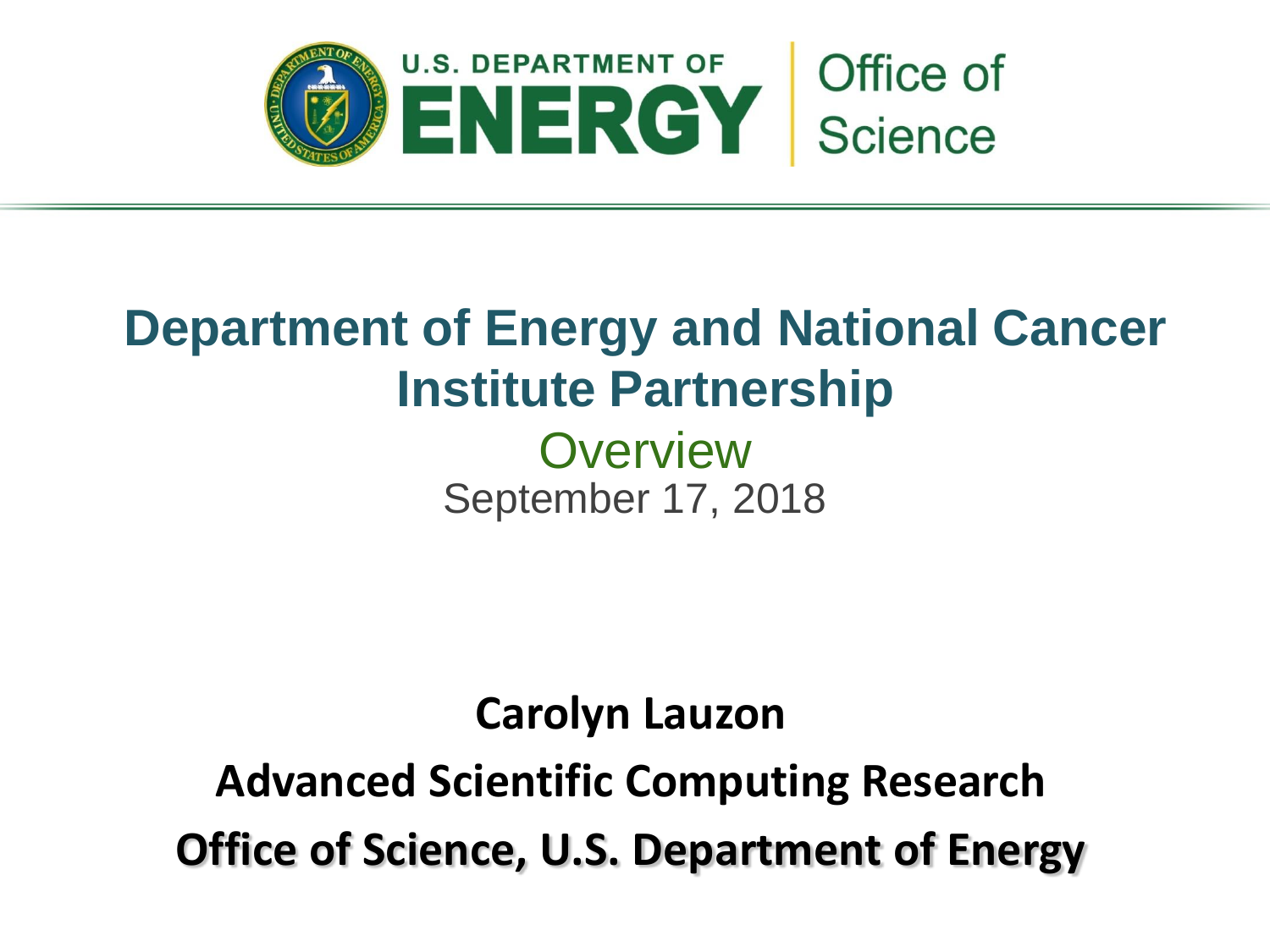# National Cancer Institute (NCI)

**Federal Government's principal agency for cancer research and training (est 1937)**

Part of the National Institutes of Health (NIH) Largest of 27 institutes, directed by political appointee Supports intramural and extramural researchers

## **Frederick National Laboratory (FNL or FNLRC)**

NCI's National Laboratory (Federally Funded Research and Development Center)

## **Precision Oncology – Precision Medicine for Cancer**

Tailoring treatment and prevention to an individual's characteristics: genetics, environment, and lifestyle

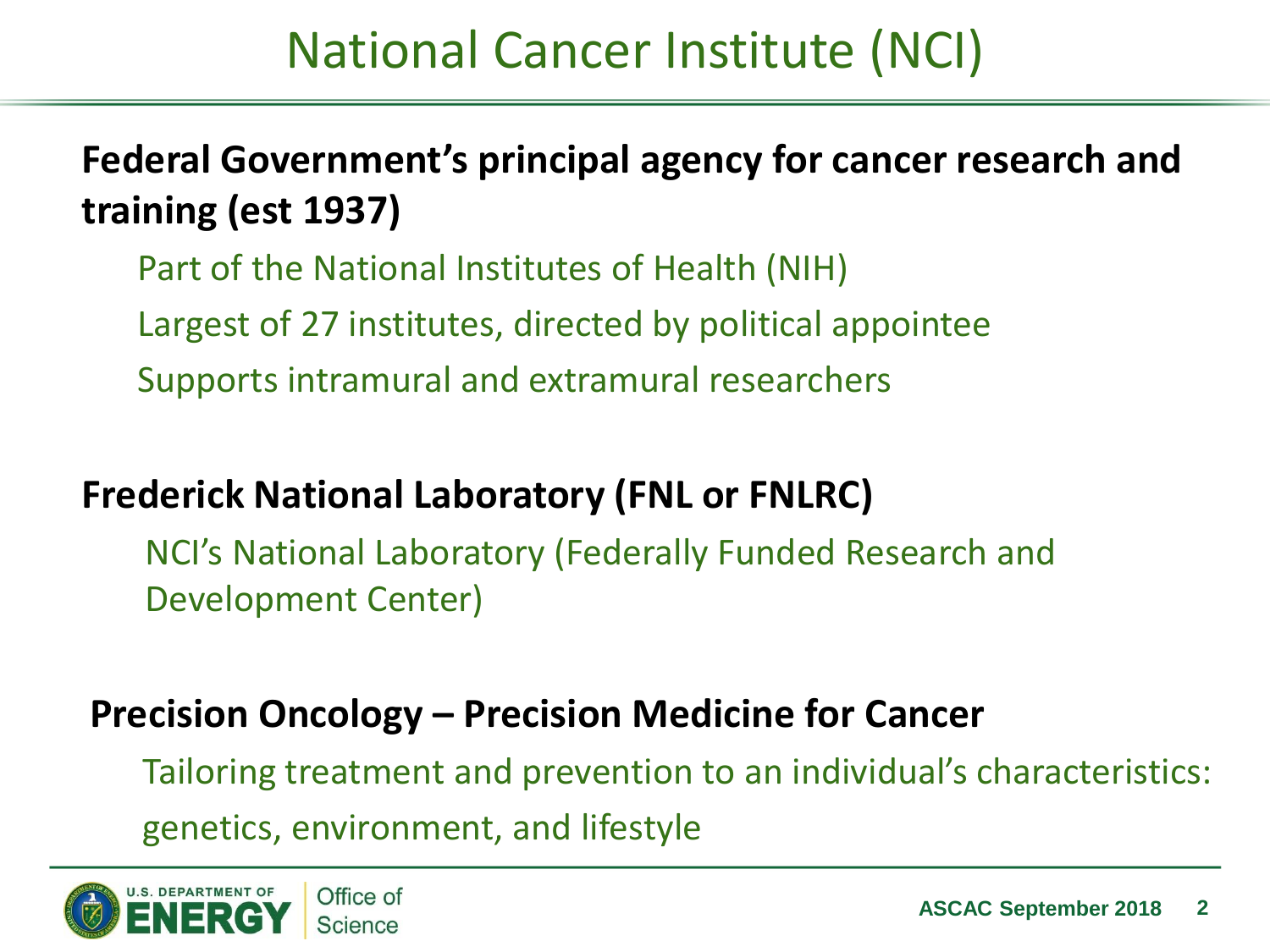# Call to Partnership

## **All of government approach to challenge problems**

- **National Strategic Computing Initiative (July 2015)** 
	- Calls upon DOE, a "lead agency" to partner with "deployment agencies" (includes NIH) to maximize impact of HPC for the United States
- **Precision Medicine Initiative (Jan 2015)**
	- NIH key agency in this R&D initiative to improve health and treatment of disease by taking into account individual differences in people's genes, environment and lifestyle
- **21st Century Cures Act (Legislation, December 2016)**
	- Cancer Moonshot: NCI key agency, supports all of government approach to accelerate cancer treatment and prevention

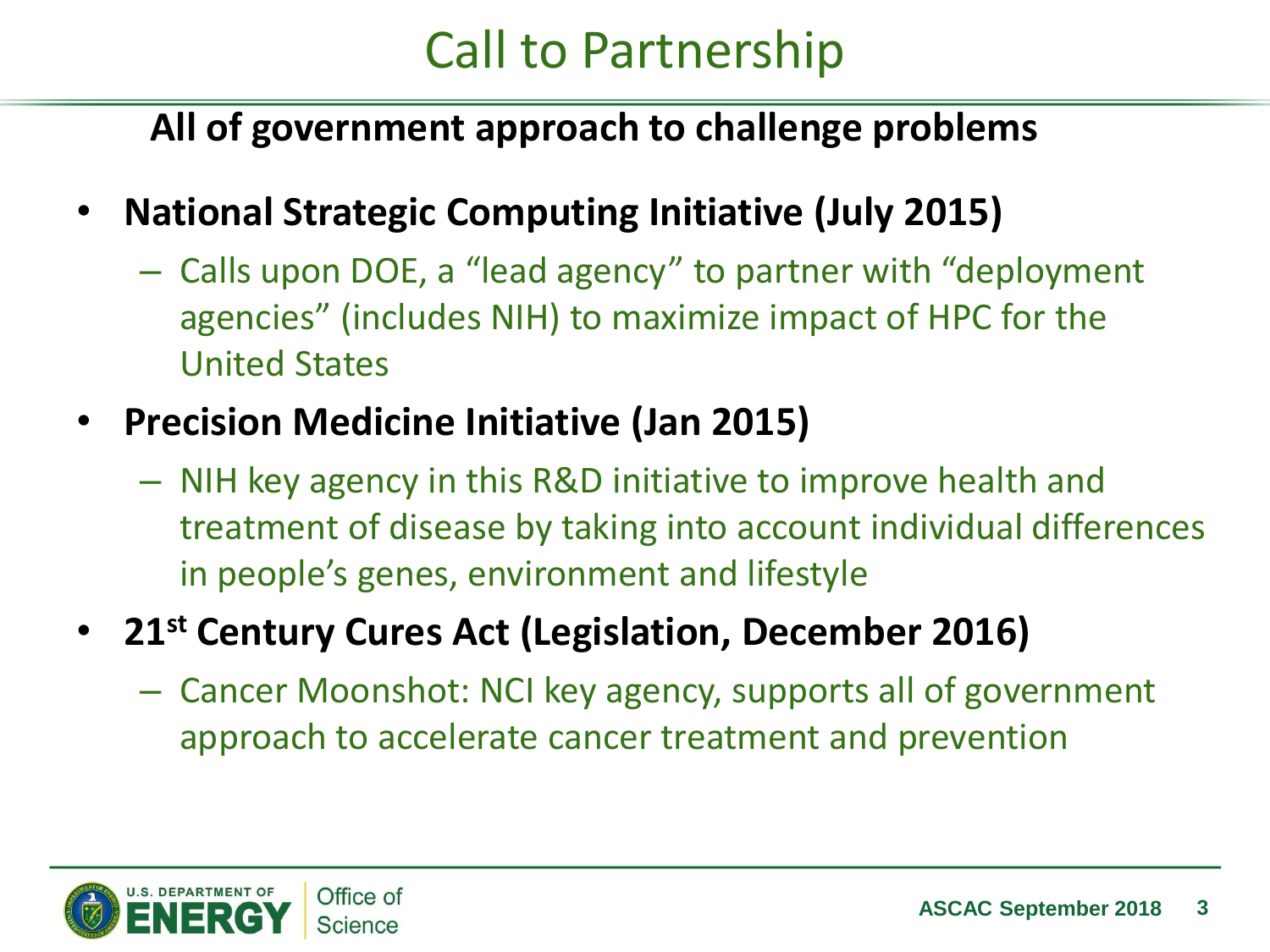# DOE and NCI Partnership

#### **G o Accelerate both agency's missions by partnering computing and a l precision oncology**

### **NCI Precision Oncology Mission -** *Inject HPC and AI at scale into NCI challenges*

- **Mission:** Accelerate design and testing of effective, tailored treatments for cancer
- **Need:** Critical need for increase computational capability to meet mission objectives

### **DOE Exascale Mission –** *Exascale and AI computing innovation inspired by fresh challenges and complex data*

- **Mission:** Sustain and enhance US technological and economic leadership in HPC research development and deployment
- **Need:** Multidisciplinary efforts needed to develop next generation advanced computing platforms for science and engineering





**4**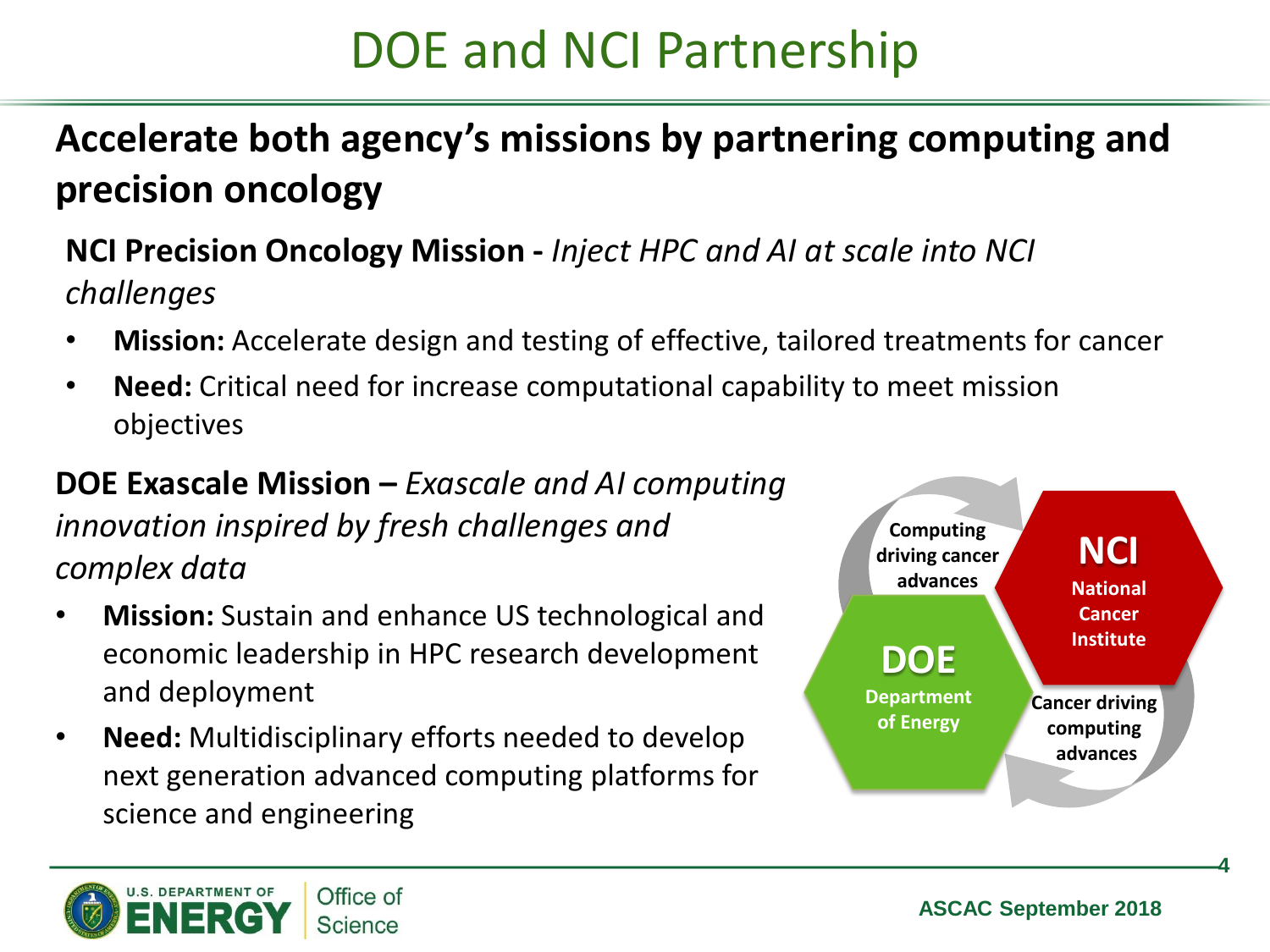# NCI Precision Oncology Challenge

**Embedded in NCI precision oncology goal is data and physics problems that are exciting and push DOE thinking**

## **Precision Medicine can only come about with understanding from data and new physics**

**Large, complex data**: Data ranges from experimental to doctor's notes from across the country

**Multi-scale problem** : Scale of science encompasses molecular to population scale and time-scales of ms to a lifetime

**Unknown physical models**: Components of challenge space we do not yet have underlying physical models for

**Exciting challenge for computation**- Push intersection of big data, model and simulation, and machine learning

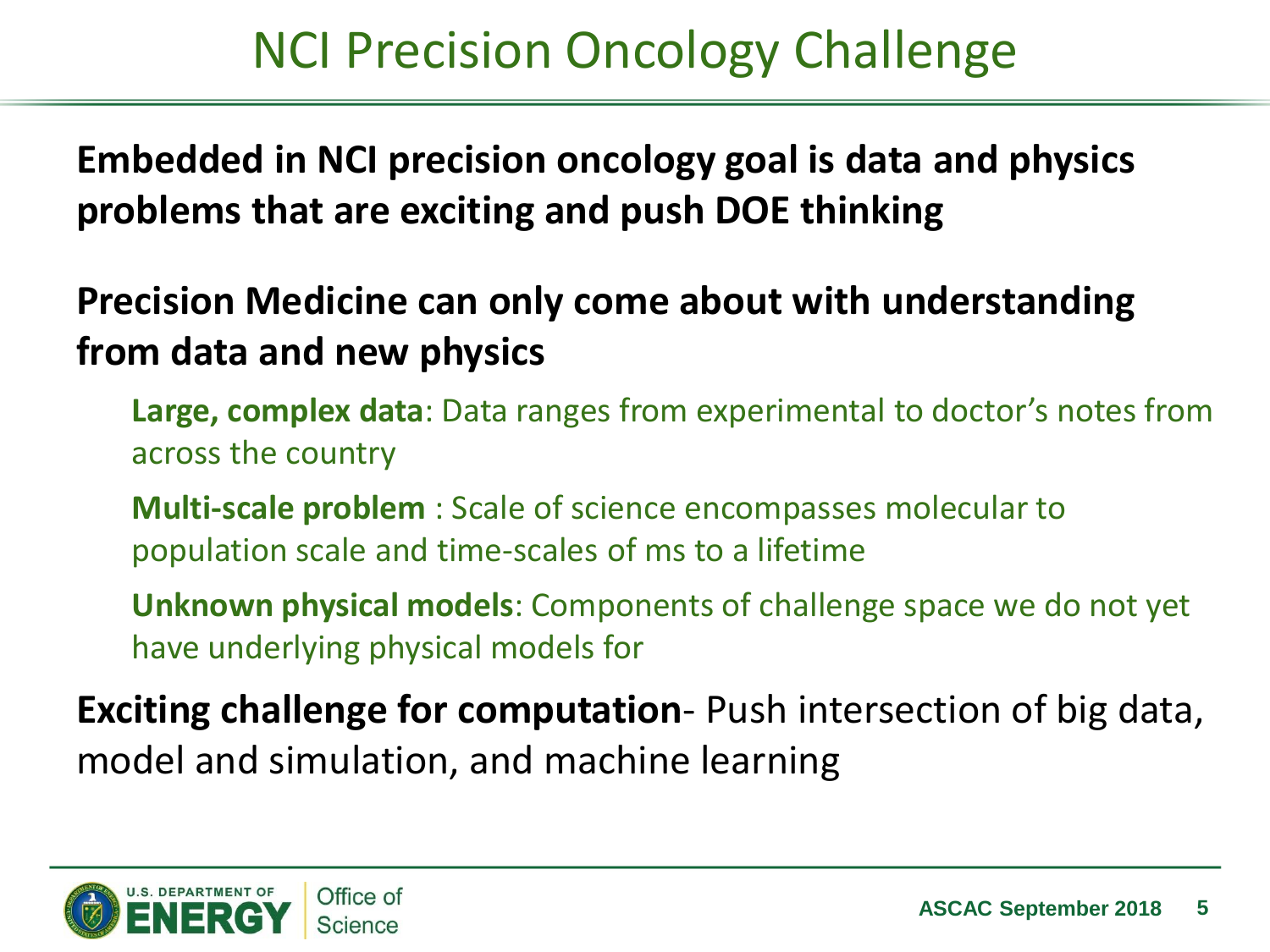## Current Activities

## **Joint Design of Advanced Computing for Cancer (JDACS4C)**

(Frederick National Laboratory, NCI, ANL, ORNL, LLNL, LANL)

- **Three science pilots** developing deep learning at scale
- **CANDLE** (CANcer Distributed Learning Environment) An Exascale Computing Project (ECP) to develop Machine Learning framework for Cancer.
- **Uncertainty Quantification for Deep Learning**

## **Accelerating Therapeutics for Opportunities in Medicine**



(GlaxoSmithKline, FNL, UCSF, and LLNL)

- Reduce the time from bio-target to first in human testing from 6 years to 1
- Advance predictive models partnering DOE HPC expertise, NCI cancer research knowledge, and pharma large-scale data on failed drug compounds

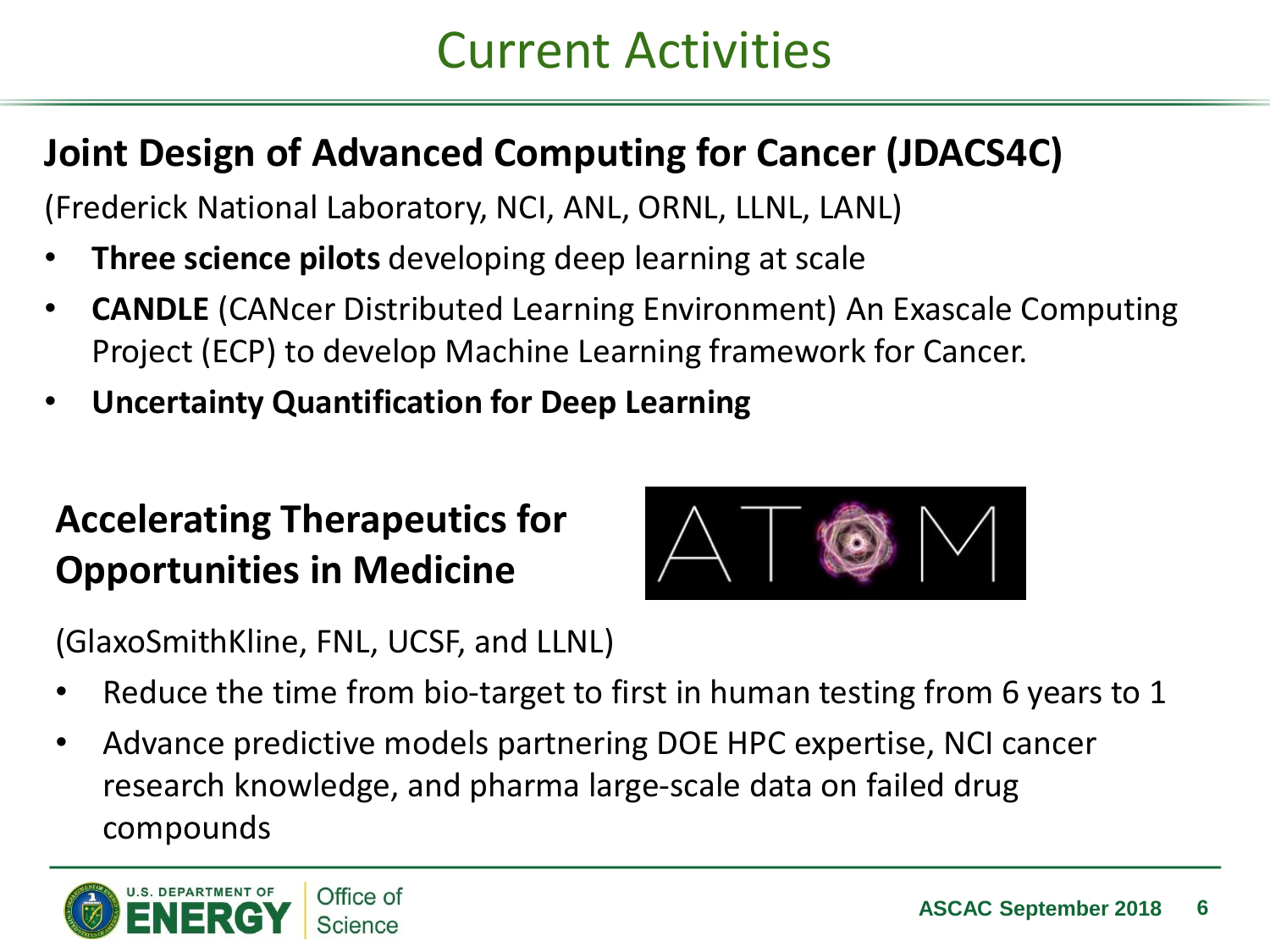# JDACS4C – (more from our next speakers)



**Integrated Precision Oncology** Pre-clinical Population Pre-clinical Domain - Improved predictive models Computational/hybrid predictive models of drug response Improved experimental design Clinical Domain - Precision oncology surveillance Expanded SEER database information capture Modeling patient health trajectories Molecular Domain - Multiscale biological models Models for RAS-RAS complex interactions Insight into RAS related cancers **CANcer Distributed Learning Environment (CANDLE)** Uncertainty Quantification (UQ)

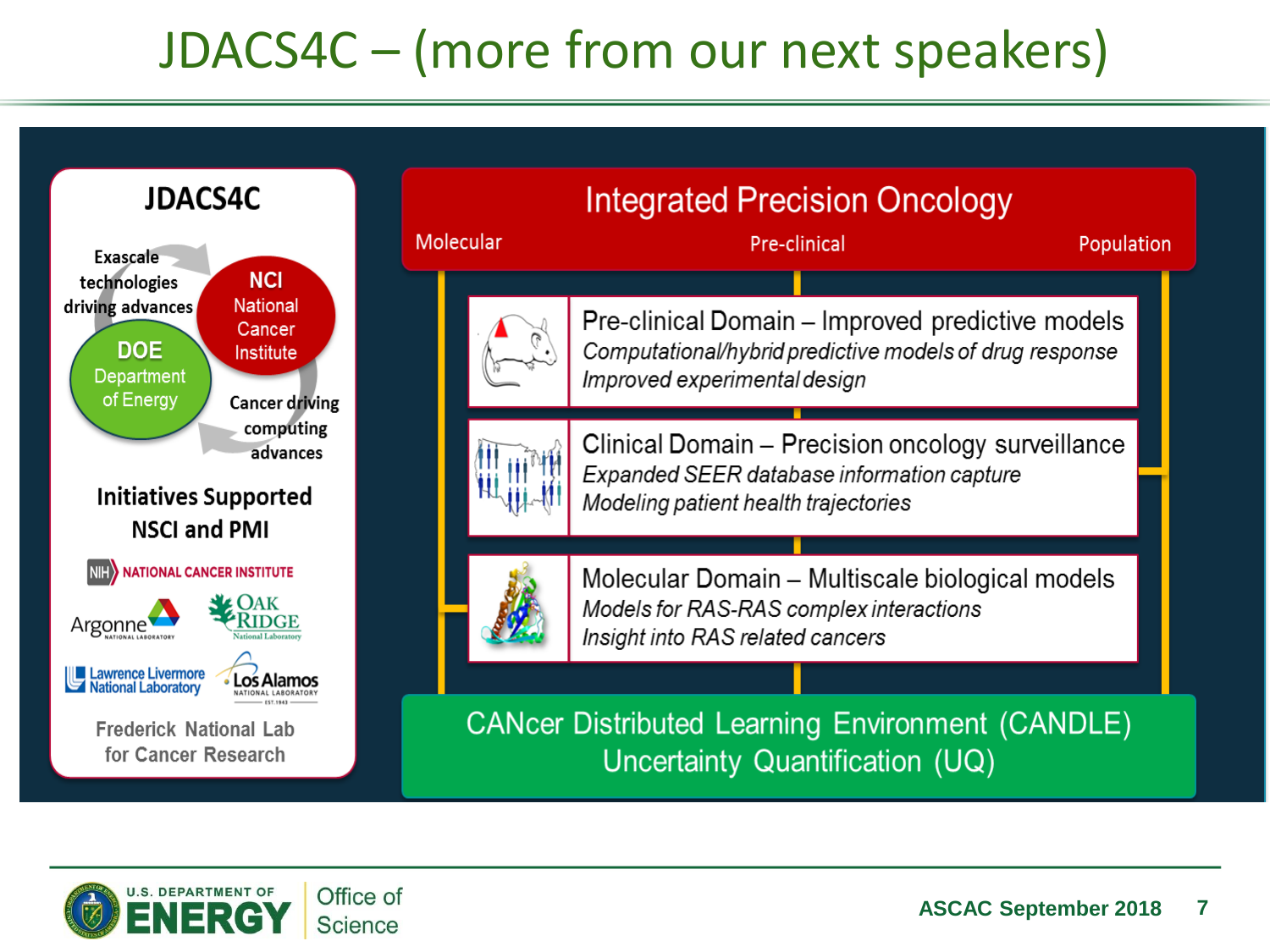# Management Teams

#### **Governance Review Committee**

- Provides high-level federal oversight and guidance
- Meets 3-4 times per year since Fall 2016
- Leadership from NCI and DOE (NNSA, NNSA-ASC and SC, SC-ASCR)

### **Management Team**

- Provides program management of partnership activities
- Federal Program Management Team (NCI, DOE)
- Laboratory Program Management Leads (LLNL, FNL)

### **Communications Committee**

• DOE and NCI federal and lab participation to ensure co-ordinated messaging

#### **IP and Data Policy Committee**

• Federal and lab team to streamline and implement data and IP policies and requirements from both agencies

### DOE federal engagement includes:

### Office of Science (ASCR, HEP, OSTI), NNSA (ASC)

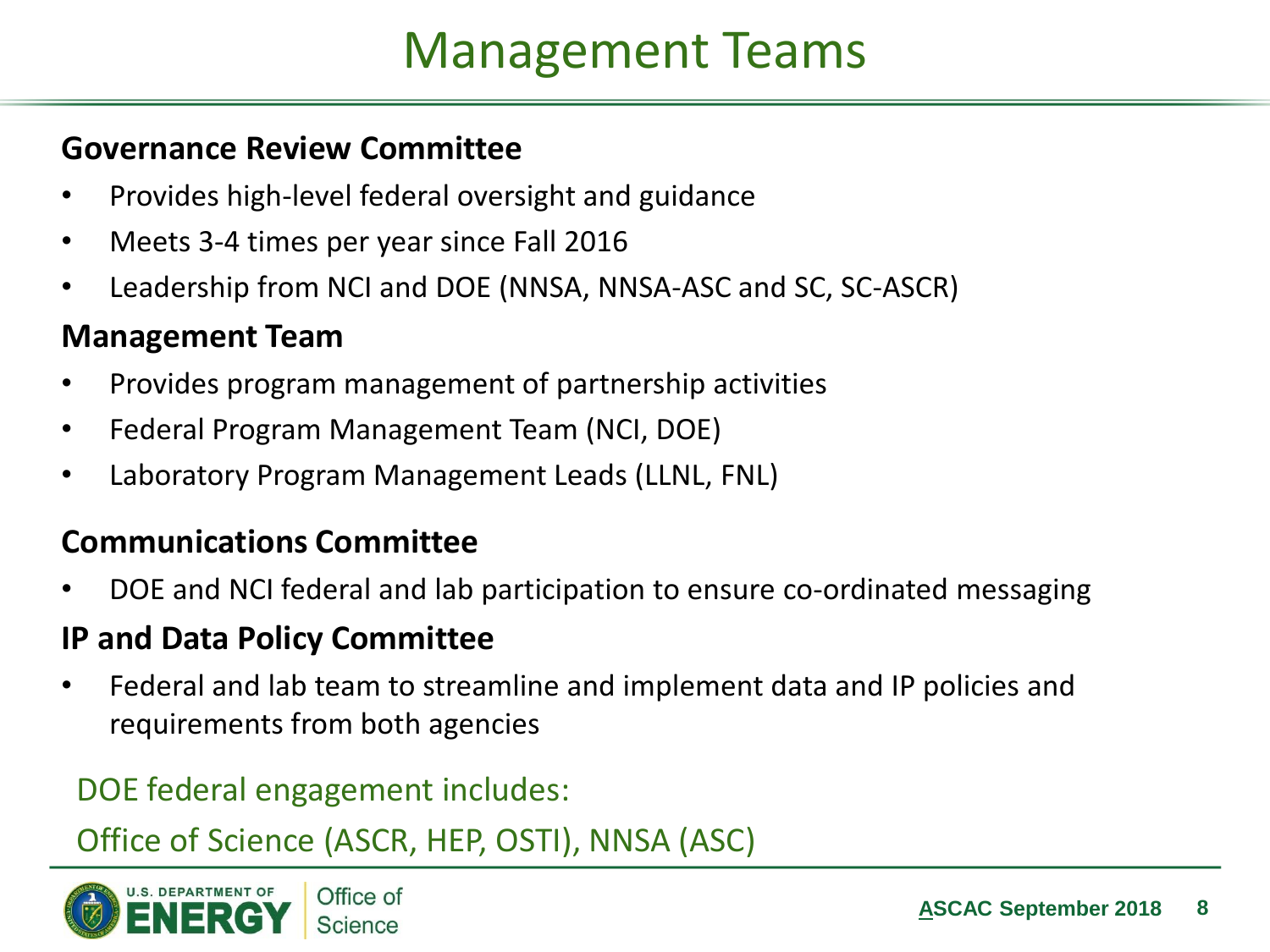# Advisory Working Group

## **"Frederick National Laboratory Advisory Committee NCI-DOE Collaborations Ad-hoc Working Group"**

- Provide input on the DOE-NCI partnership to help agencies meet goals
- External experts that serve and advise the Frederick National Laboratory Advisory Committee (FNLAC)
	- Similar to standing subcommittee of ASCAC
- Members include reps from ASCAC (Martin Berzins), FNLAC, and the NCI and DOE research communities
- Delayed start first two meetings in year 2 of the pilot projects March and July of 2018

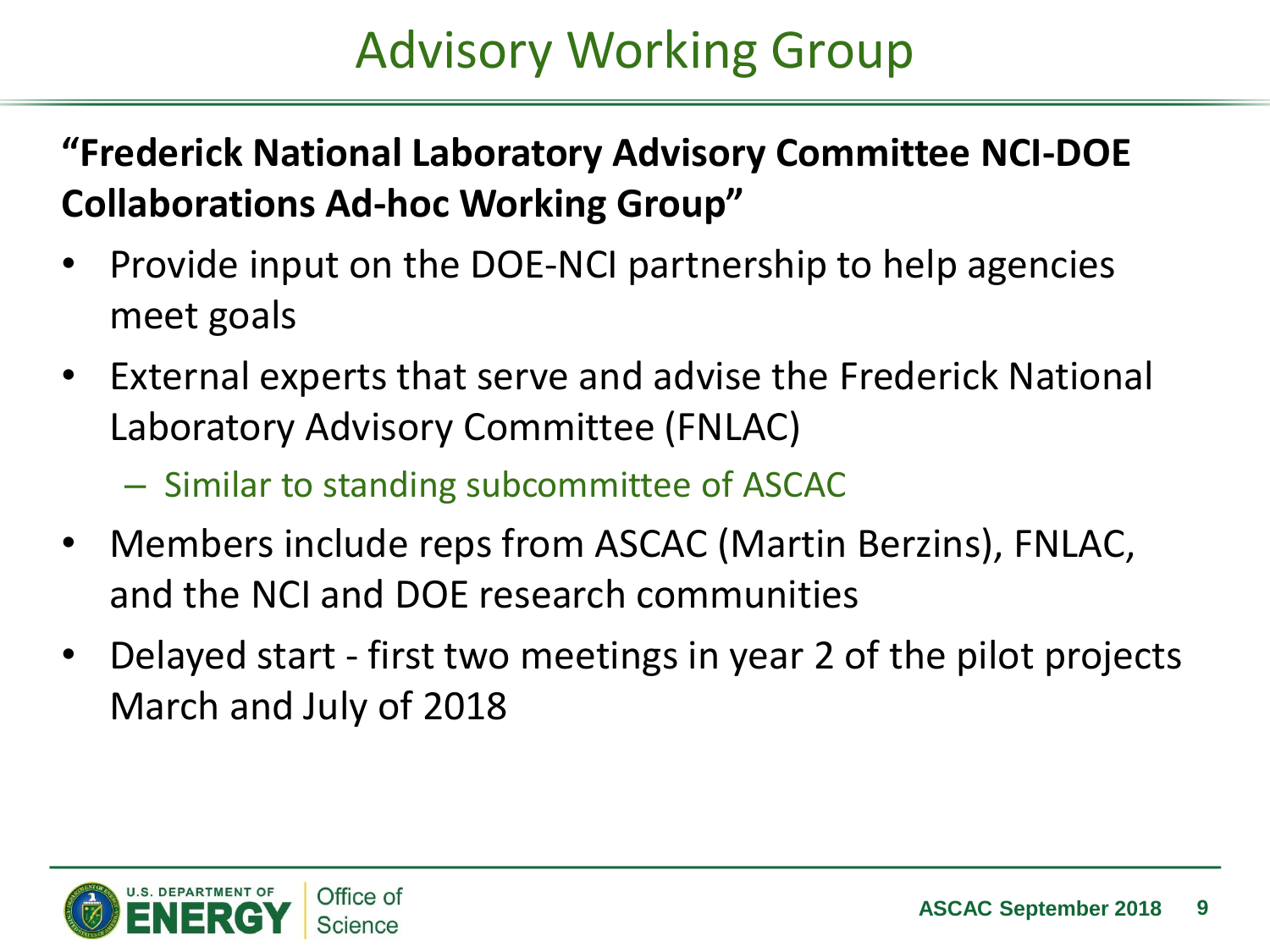# Partnership Impacts

- We are seeing exciting developments in machine learning at scale (more from next speakers)
- We are having impact with vendors
	- Advancing cancer in the space of hardware vendors (established and startups)
	- Collaborating on modeling capabilities with companies focused on targeted cancer treatment
- The broader NCI community is growing in engagement
	- CANDLE hackathons with NCI community are full,
	- DOE-NCI-SEER (state cancer registries) hackathons
	- State cancer registries and academic partners are starting to pro-actively engage Pilot 3 (a JDACS4C pilot)
- SC-16,17 and 18 Workshop on Computing for Cancer

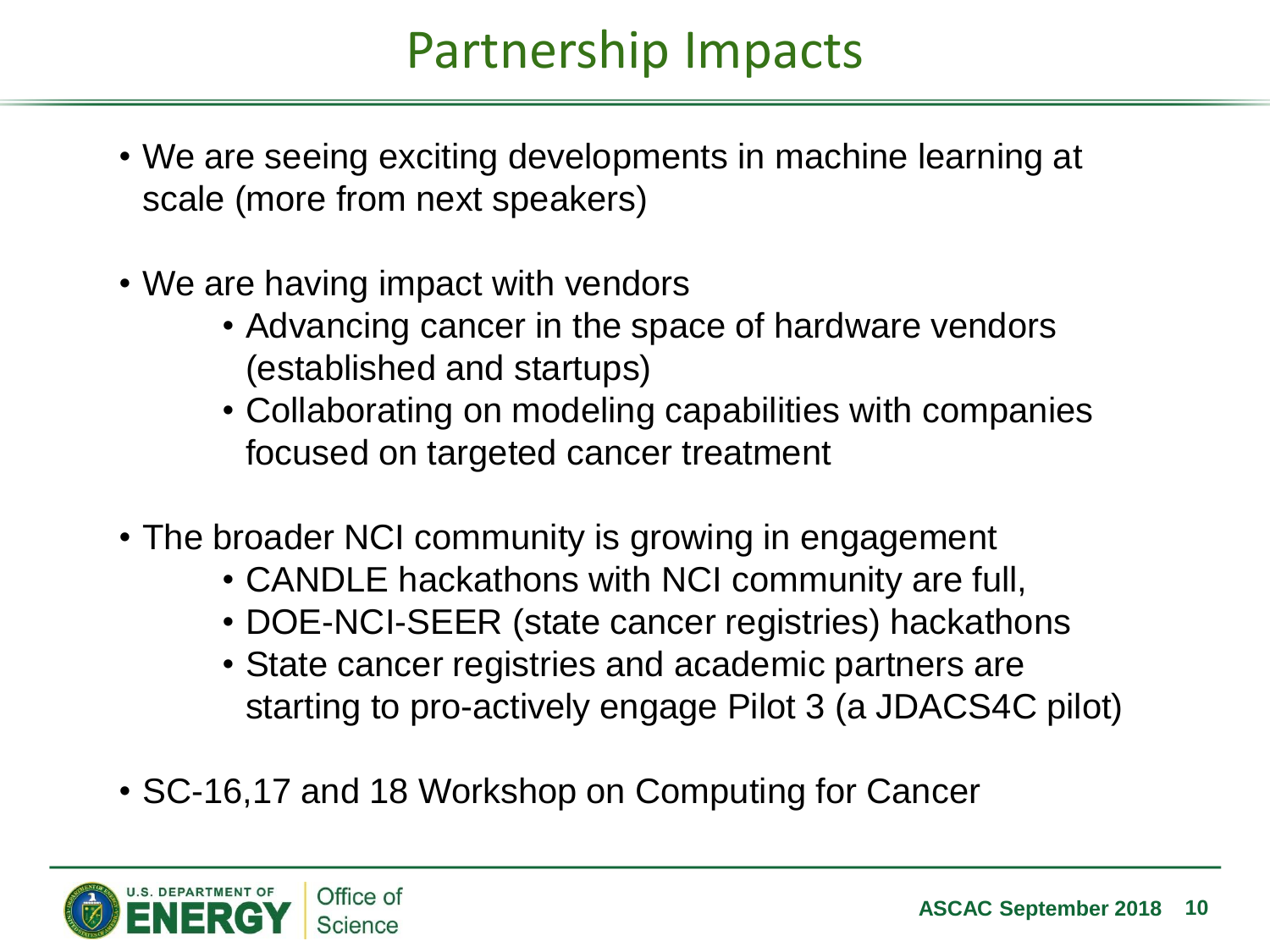## Broader Observations

### **DOE brings more than HPC – bring DOE experience and thinking**

- Leaning into "impossible" problems
- Stewardship in tackling Big Science
- Large, multidisciplinary teams







**Interagency partnerships can strengthen collaboration within DOE laboratories**

**DOE scientists are excited to be working in this new challenge space – brings their best thinking**